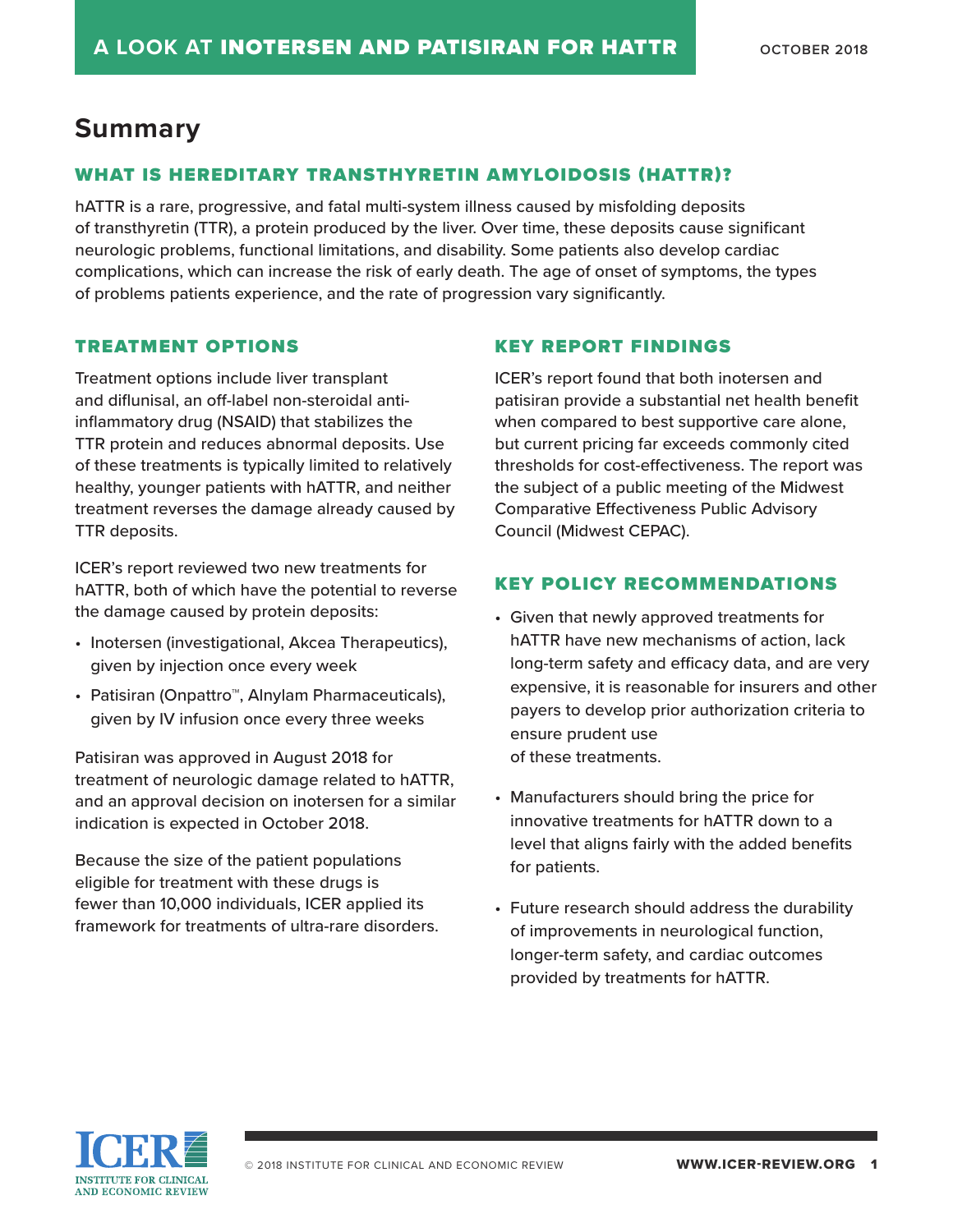# **Clinical Analyses: ICER Evidence Ratings**

## How strong is the evidence that inotersen and patisiran improve outcomes in patients with hATTR?

**Inotersen:** Evidence provided moderate certainty of a comparable, small, or substantial net health benefit, with high certainty of at least a comparable net health benefit.

Patisiran: Evidence provided moderate certainty of a substantial net health benefit with high certainty of at least a small net health benefit.

### KEY CLINICAL BENEFITS STUDIED IN CLINICAL TRIALS

ICER's report reviewed three clinical benefits:

- Neurologic impairment, measured by the modified Neuropathy Impairment Score +7 (mNIS+7): The mNIS+7 is a measure of motor, sensory, and autonomic neuropathy (nerve damage). The trials for patisiran and inotersen used slightly different versions of this measure, both of which were developed specifically to measure hATTR polyneuropathy.
- Neuropathy-related quality of life measured by the Norfolk-QOL-DN questionnaire.
- Walking ability measured by FAP stage and PND score: The familial amyloid polyneuropathy (FAP) stage categorizes a patient's ability to walk into three stages: walking unassisted with mild neuropathy, walking with assistance and moderate neuropathy, or being wheelchair- or bed-bound with severe neuropathy. The polyneuropathy disability (PND) score categorizes patients similarly, but with additional attention to impaired walking with or without use of walking aids.

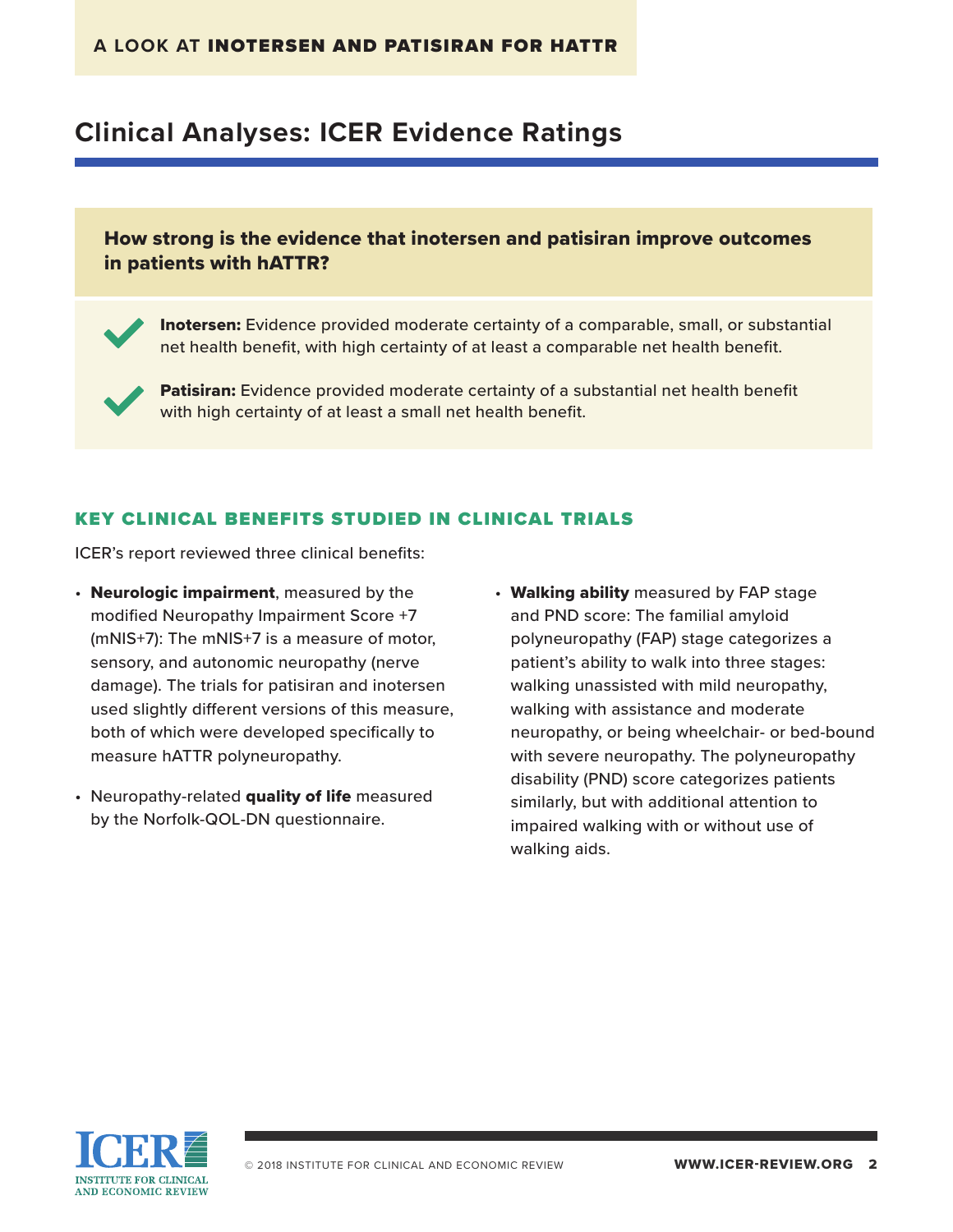# **Clinical Analyses: ICER Evidence Ratings (continued)**



**INSTITUTE FOR CLINICAL AND ECONOMIC REVIEW** 

*Large improvement*

*Small improvement*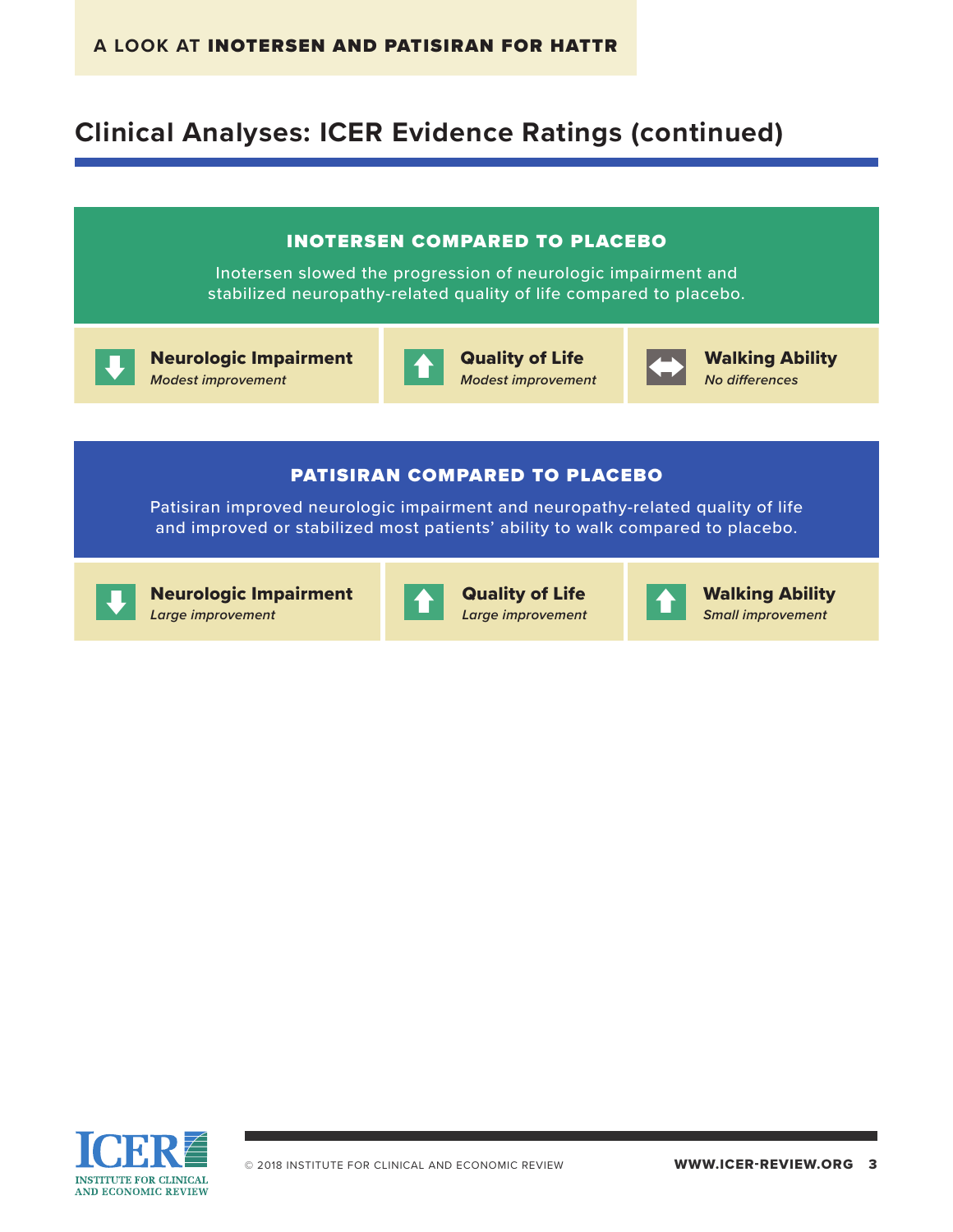# **Clinical Analyses: ICER Evidence Ratings (continued)**

#### HARMS

In the Phase III trial of inotersen, thrombocytopenia (low blood platelet count) and glomerulonephritis (a type of kidney disease) were safety concerns, but these were thought to be manageable with enhanced monitoring. One of five deaths in the inotersen arm was considered possibly drug-related.

The most common side effects in the Phase III trial of patisiran were peripheral edema and infusion-related reactions. Four serious adverse reactions of atrioventricular (AV) heart block occurred in patisiran-treated patients (2.7%), including three cases of complete AV block. No serious adverse reactions of AV block were reported in placebo-treated patients. Otherwise, rates of side effects and death did not differ between patisiran and placebo.

Thirty percent of patients in the inotersen trial developed anti-drug antibodies, while far fewer developed such antibodies in the patisiran trial. Both drugs require longer-term data to determine whether these antibodies impact drug safety and/or efficacy.

### SOURCES OF UNCERTAINTY

Evidence limitations: Historically, hATTR has been diagnosed as two separate conditions affecting two separate organ systems. Most literature – including the patisiran and inotersen trials – detail the polyneuropathy and cardiomyopathy manifestations in isolation, and it remains uncertain exactly how these two pathologies of a multi-system disease interact.

Key outcome measures: Neither the mNIS+7 nor the Norfolk-QOL-DN have validated thresholds defining a minimum clinically important difference, making it unclear what magnitude of change is important and perceptible to patients.

Generalizability of trial results: Cardiac benefits of both drugs are unclear, as each trial focused primarily on enrolling patients with neurologic symptoms. It is also unclear whether trial data are generalizable to patient populations who have received liver transplants, have moderate to severe heart failure, or are using combination gene silencing and TTR stabilizer treatment.

Long-term effects: Data on the long-term safety of both new drugs is still emerging, particularly regarding enhanced monitoring for platelets and renal function for inotersen patients, and for longterm dexamethasone use for patisiran patients.

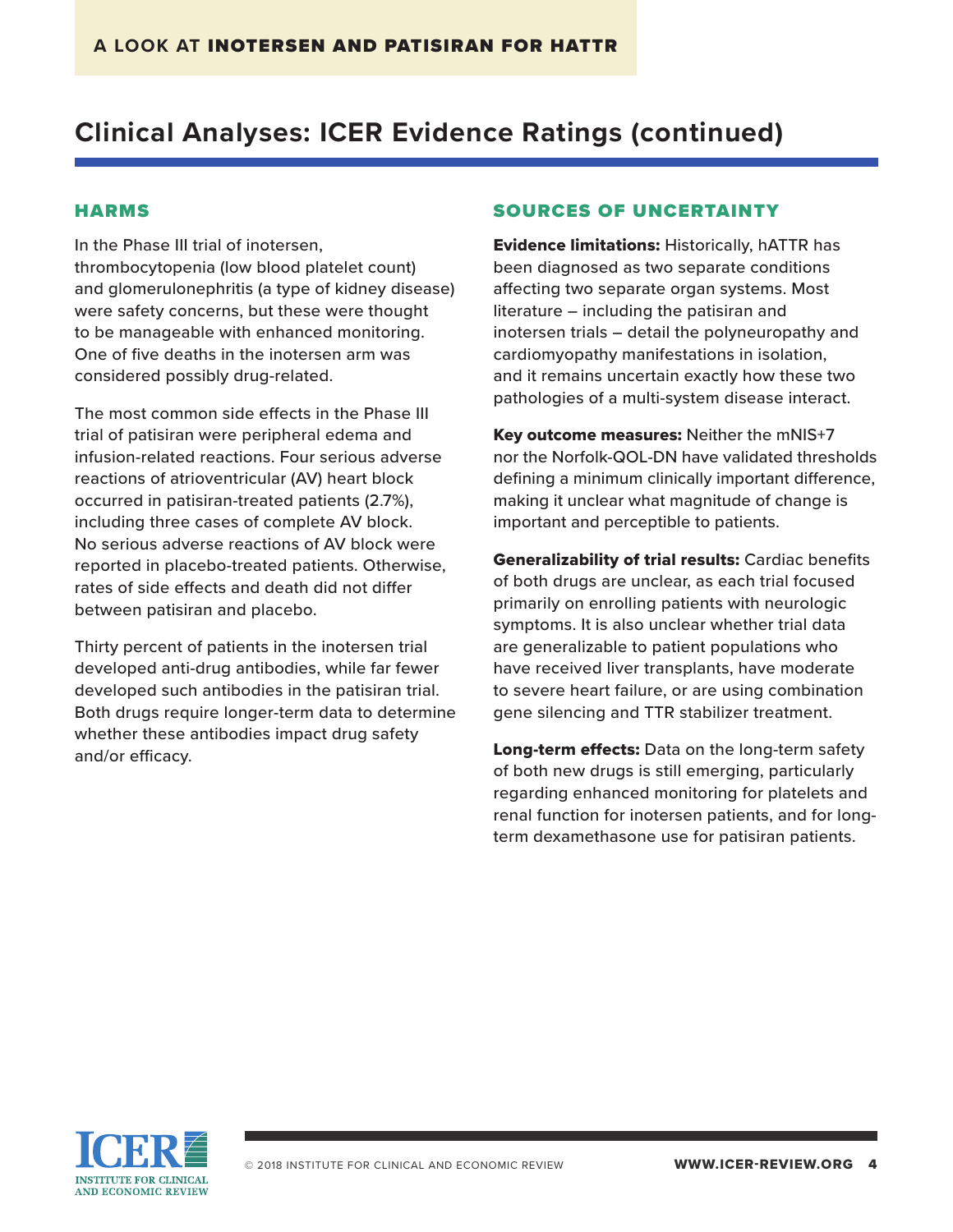# **Economic Analyses**

### LONG-TERM COST-EFFECTIVENESS AT LIST PRICE

Do these treatments meet established thresholds for long-term cost-effectiveness?

At the net price of \$345,000 for patisiran, and the assumed net price of \$345,000 for inotersen, both therapies exceed commonly cited thresholds for cost-effectiveness of \$50,000– \$150,000 per quality-adjusted life year gained when compared to best supportive care.

| Inotersen           | <b>Patisiran</b>   |
|---------------------|--------------------|
| \$1.7 million per   | \$835,000 per      |
| <b>QALY</b> gained* | <b>QALY</b> gained |

*\*As a price was not available for inotersen at the time of this publication, patisiran's net price was used as a placeholder price for inotersen.*

## VALUE-BASED PRICE BENCHMARKS

What is a fair price for inotersen and patisiran based on their value to patients and the health care system?

|                  | <b>Annual</b><br><b>List Price</b> | <b>Net Price</b> | <b>Annual Price to Achieve</b><br>\$100,000-\$150,000<br>per QALY Thresholds | <b>Discount from WAC</b><br><b>Required to Reach</b><br><b>Threshold Prices</b> | <b>Net price</b><br>within range? |
|------------------|------------------------------------|------------------|------------------------------------------------------------------------------|---------------------------------------------------------------------------------|-----------------------------------|
| Inotersen        | \$450,000*                         | $$345,000*$      | $$15,300 - $25,400$                                                          | 94% to 97%                                                                      | <b>NO</b>                         |
| <b>Patisiran</b> | \$450,000                          | \$345,000        | \$24,700-\$46,500                                                            | 90% to 95%                                                                      | <b>NO</b>                         |

*\*As a price was not available for inotersen at the time of this publication, patisiran's price was used as a placeholder price for inotersen.*

### POTENTIAL SHORT-TERM BUDGET IMPACT

### How many patients can be treated with inotersen or patisiran before crossing ICER's \$991 million budget impact threshold?

For each of the drugs, the annual potential budgetary impact of treating the entire eligible population over five years did not exceed the \$991 million ICER budget impact threshold at the list price or net price, largely due to the relatively small number of patients eligible for treatment.

However, the potential budget impact reached 59% of the threshold with inotersen treatment using the estimated placeholder list price of \$450,000 per year, and 80% of the threshold with patisiran treatment when using the list price of \$450,000 per year, suggesting an outsized impact relative to the number of individuals affected.

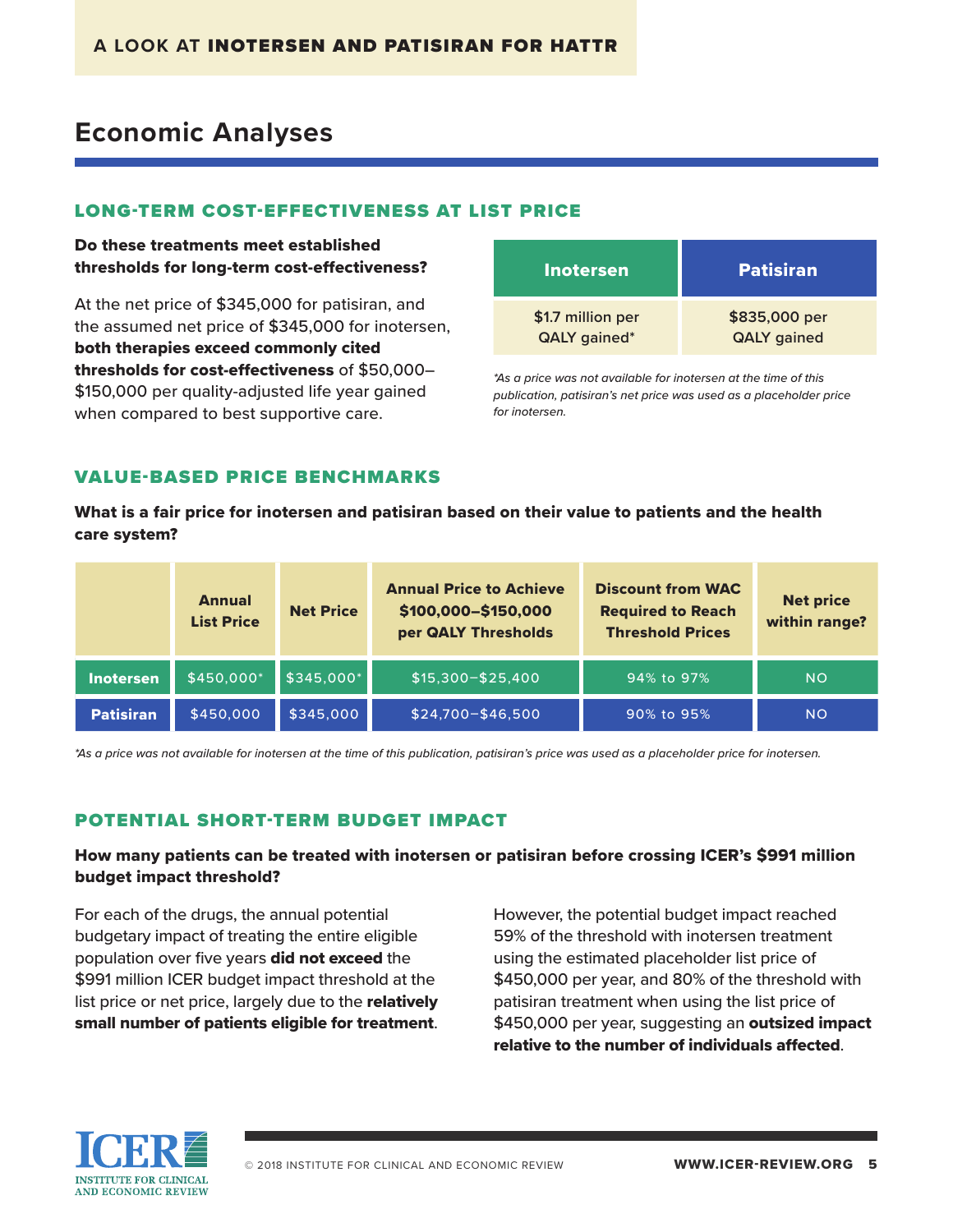# **Voting Results**

The Midwest CEPAC deliberated on key questions raised by ICER's report at a public meeting on September 13, 2018. The results of the votes are presented below. More detail on the voting results is provided in the [full report](https://icer-review.org/material/amyloidosis-final-evidence-report/).

#### CLINICAL EVIDENCE

The panel found evidence sufficient to show a net health benefit of both inotersen and patisiran, compared to best supportive care alone. However, evidence was insufficient to distinguish between the two treatments.

### OTHER BENEFITS AND CONTEXTUAL CONSIDERATIONS

Before voting on value, panel members weighed the therapies' other benefits and contextual considerations. The panel unanimously recognized that the novel mechanism of action was an important other benefit for treating individuals with such a high lifetime burden of illness. A majority also recognized that the new treatments may reduce family and caregiver burden and may improve a patient's ability to return to work. These panelists emphasized that the burden that a hereditary disease places on families cannot be understated, and that these new treatments may also have a positive psychological effect on multiple generations of a family.

#### LONG-TERM VALUE FOR MONEY

The panel voted unanimously that both inotersen and patisiran represent a low long-term value for money. The votes were influenced heavily by the \$450,000 annual list price of patisiran, and the assumption that inotersen would be priced similarly.

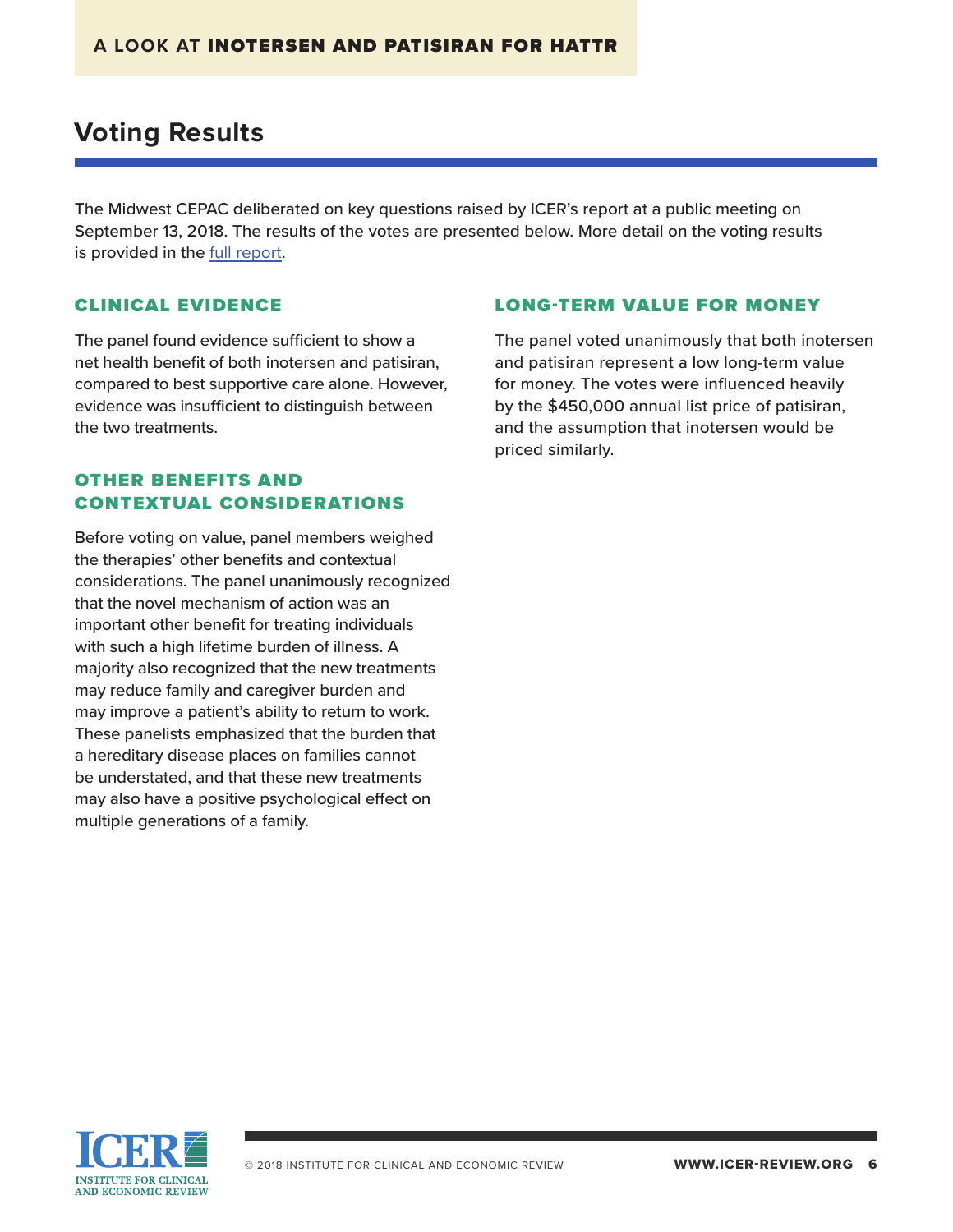# **Policy Recommendations**

The Midwest CEPAC Panel participated in a moderated policy discussion that included physicians, patient advocates, manufacturer representatives, and payer representatives. None of the resulting policy statements should be taken as a consensus view held by all participants. For a more detailed discussion, please see the [full report](https://icer-review.org/material/amyloidosis-final-evidence-report/).

### FOR PAYERS

- Given that newly approved treatments for hATTR have new mechanisms of action, lack long-term safety and efficacy data, and are very expensive, it is reasonable for insurers and other payers to develop prior authorization criteria to ensure prudent use of these treatments.
- Payers should negotiate discounts to seek the best value for patients and the health system by bringing the net price of these treatments closer to traditional cost-effectiveness ranges. Savings achieved through these negotiations should be shared with patients to reduce the financial toxicity of long-term treatment.
- Payers and other policymakers seeking to judge the value of patisiran and inotersen should recognize the heightened responsibility to consider the treatments' broader benefits to patients, caregivers, and society while simultaneously working to maintain affordability of health insurance for all patients now and in the future.
- Given that clinicians cannot predict which treatment will be most effective for any individual patient, payers may be able to achieve lower prices for the health system and for patients by applying a step therapy policy favoring the less expensive treatment.

#### FOR MANUFACTURERS

- Manufacturers should bring the price for innovative treatments for hATTR down to a level that aligns fairly with the added benefits for patients.
- The high level of uncertainty regarding the long-term safety and effectiveness of patisiran and inotersen suggests that a reasonable price should be lower at the launch of these drugs and only rise to full value-based levels after more robust demonstration of their overall benefits for patients and families.

### FOR PATIENT ADVOCACY ORGANIZATIONS

- Patient organizations that have a leading role in funding, organizing, and promoting innovative research on new treatments should demand commitments from manufacturers for reasonable value-based pricing of the products patients helped bring to the market.
- Patient organizations should also work with payers to ensure that they understand how diverse the patient population with hATTR is and how important access to effective treatments will be for individuals and their families.